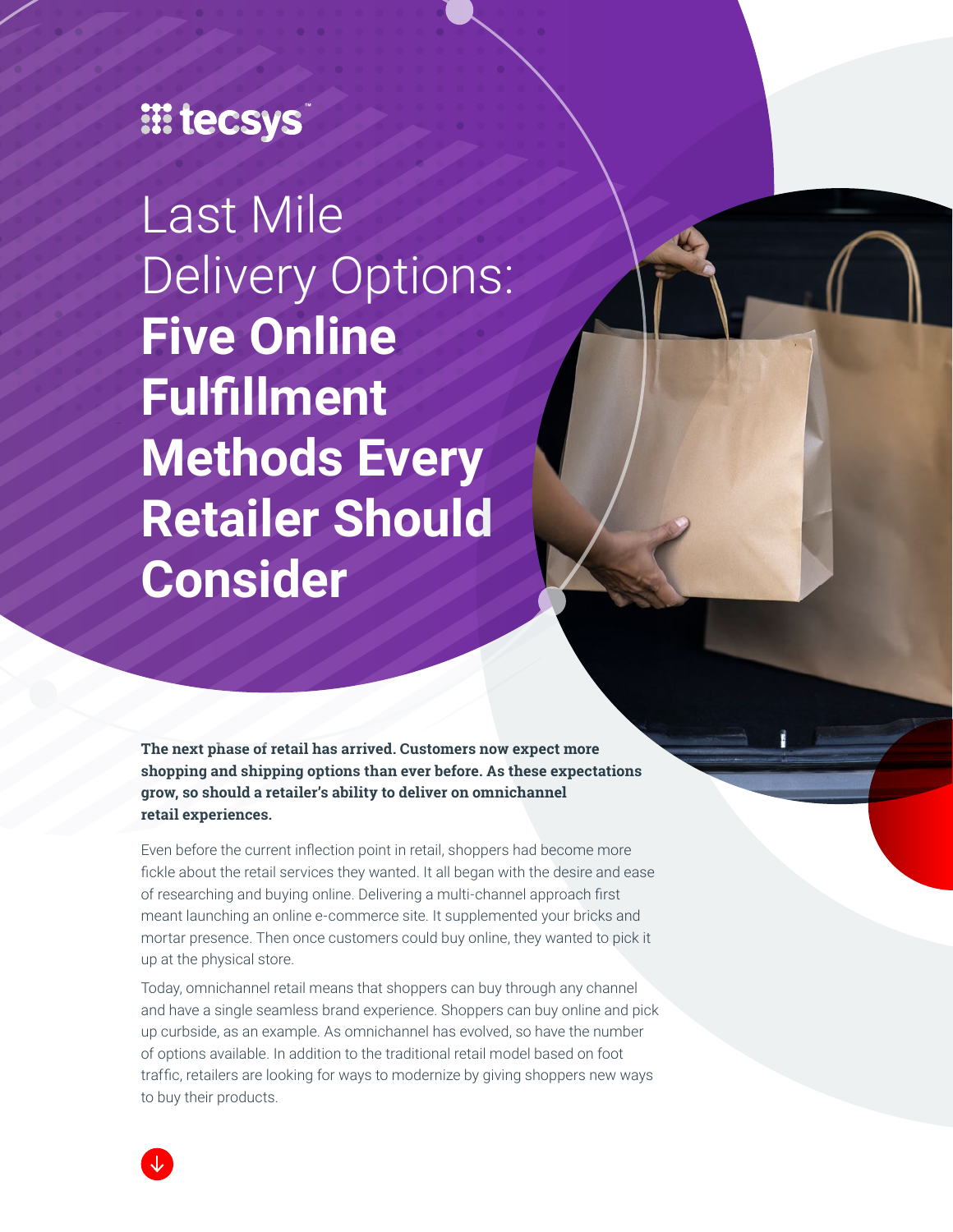### Different Fulfillment Options for the Next Phase of Omnichannel Retail



#### **Drive Through and Curbside Pickup**

By early 2021, 50.7% of Top 1000 retail chains offered curbside pickup based on an analysis from Digital Commerce 360's 2021 Omnichannel Report. Target and Walmart are leaders in curbside pickup and consumers will inevitably start to expect this same kind of service from other retailer chains. The challenge of this retail click and collect option can be a higher infrastructure investment (dedicated space for cars to stop for a pickup, process mapping). However, don't let this stop you from innovating. Pickup lockers might be a solution worth considering in this instance.



#### **Remote Pickup**

Remote retail click and collect is a twist on the standard collection point. This option includes client pickup points which are more convenient for certain shoppers. For example, a trend in U.K. markets is the use of convenience (corner) stores as pickup points. Other options may include UPS, FedEx or Postal Stations as designated pickup points. This option provides a convenience experience which customers can associate with the retailer's brand. Remote locations may be a good way to differentiate your retail brand given the low number of retailers offering this choice.



#### **Reserve and Collect**

Reserve and collect is perhaps one of the earliest forms of retail click and collect. Although easy to implement, it can have less than desired effects for retailers. Reserve and collect is challenged with a high level of failed collections. This can have the negative effect of tying up a retailer's inventory, when a client reserves, but fails to show up to purchase and collect the item.



#### **Ship from Store**

Ship from store is an excellent way to control in-store inventory levels, maintain high inventory turnover and provide revenue support for a brand's store locations. It also offers the positive brand experience of giving the customer the broadest possible selection of options. Shipping from store may be among the most efficient and cost-effective methods of getting an item to a shopper.



#### **Drop Ship**

Direct drop shipment from the manufacturer to the consumer bypasses the in-store requirement altogether and builds a parallel and borderless revenue stream. This solution may be an effective means of reducing the need for a retailer to hold large inventory positions. However, it can also become a costly option if consumer orders must be split for multiple shipments (and shipping costs) from different manufacturers. Keep in mind this has the potential to erode a cohesive brand experience that shoppers expect. When a customer orders a set of items, there is typically an expectation all the items will be shipped together and at the same time. Consumers don't want to have to track individual items when they were ordered as one cluster.